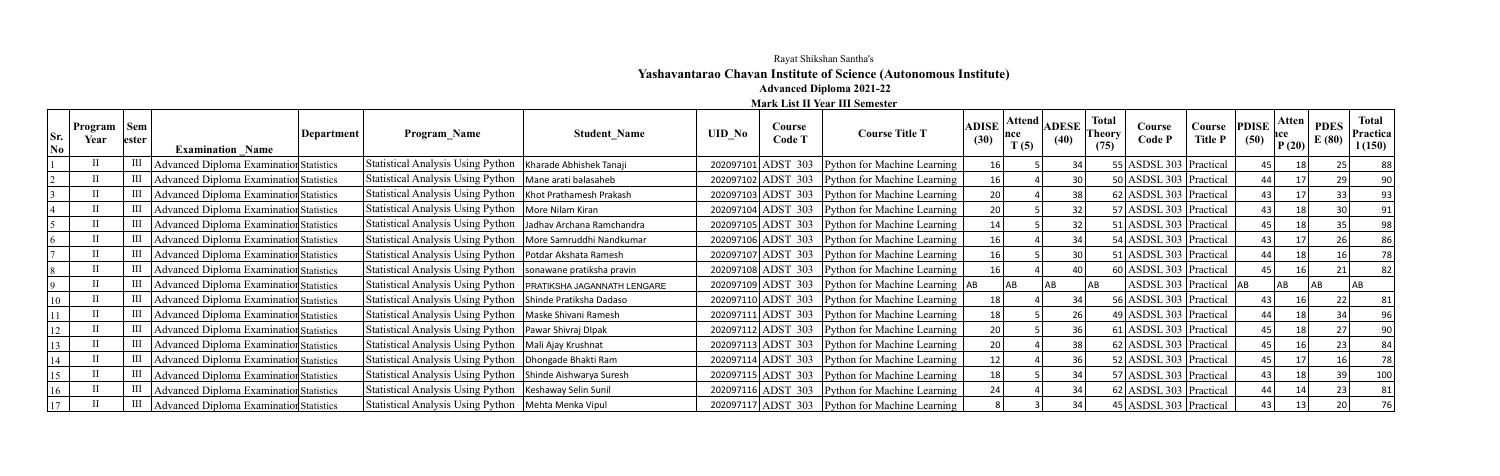| 18 |  | Advanced Diploma Examination Statistics        | Statistical Analysis Using Python                               | Samidha Surendra Singh      |  | 202097118 ADST 303 Python for Machine Learning   | 14 | 36 | 54 ASDSL 303 Practical     | 43 |  | 80 |
|----|--|------------------------------------------------|-----------------------------------------------------------------|-----------------------------|--|--------------------------------------------------|----|----|----------------------------|----|--|----|
| 19 |  | Advanced Diploma Examination Statistics        | Statistical Analysis Using Python   Suryawanshi Omkar Dattatray |                             |  | 202097119 ADST 303 Python for Machine Learning   | 20 | 36 | 60 ASDSL 303 Practical     | 43 |  | 85 |
|    |  | Advanced Diploma Examination Statistics        | Statistical Analysis Using Python                               | Kumbhar Dhanashree Ankush   |  | 202097120 ADST 303 Python for Machine Learning   | 24 | 32 | 61 ASDSL 303 Practical     | 43 |  | 85 |
|    |  | Advanced Diploma Examination Statistics        | Statistical Analysis Using Python                               | Wagaj Pooja Ramakant        |  | 202097121 ADST 303 Python for Machine Learning   | 16 | 30 | 50 ASDSL 303 Practical     | 43 |  | 88 |
| 22 |  | Advanced Diploma Examination Statistics        | <b>Statistical Analysis Using Python</b>                        | Kamble Priti Suresh         |  | 202097122 ADST 303 Python for Machine Learning   | 24 | 32 | 59 ASDSL 303 Practical     | 43 |  | 81 |
|    |  | Advanced Diploma Examination Statistics        | <b>Statistical Analysis Using Python</b>                        | Gore Sarita Baban           |  | 202097123 ADST 303 Python for Machine Learning   | 22 | 38 | 64 ASDSL 303 Practical     | 44 |  | 80 |
| 24 |  | <b>Advanced Diploma Examination Statistics</b> | Statistical Analysis Using Python                               | Mane Kajal Nandkumar        |  | 202097124 ADST 303 Python for Machine Learning   | 22 | 32 | 58 ASDSL 303 Practical     | 43 |  | 80 |
| 25 |  | Advanced Diploma Examination Statistics        | Statistical Analysis Using Python                               | Pratiksha hanmant bansode   |  | 202097125 ADST 303 Python for Machine Learning   | 18 | 30 | $53$ ASDSL 303 Practical   | 45 |  | 78 |
| 26 |  | Advanced Diploma Examination Statistics        | <b>Statistical Analysis Using Python</b>                        | WAGHMALE PRATIKSHA VIKRAM   |  | 202097126 ADST 303 Python for Machine Learning   |    | 34 | 46 ASDSL 303 Practical     | 43 |  | 86 |
|    |  | Advanced Diploma Examination Statistics        | Statistical Analysis Using Python                               | Rahul dalvi                 |  | 202097127 ADST 303 Python for Machine Learning   | 22 | 28 | 54 ASDSL 303 Practical     |    |  | 78 |
| 28 |  | Advanced Diploma Examination Statistics        | Statistical Analysis Using Python                               | Adkurkar Tulashidas Laxman  |  | 202097128 ADST 303 Python for Machine Learning   | 22 | 26 | 52 ASDSL 303 Practical     | 43 |  | 74 |
|    |  | Advanced Diploma Examination Statistics        | Statistical Analysis Using Python                               | Rokade Rutuja Somnath       |  | 202097129 ADST 303 Python for Machine Learning   | 10 | 38 | $52$ ASDSL 303   Practical | 43 |  | 79 |
|    |  | Advanced Diploma Examination Statistics        | Statistical Analysis Using Python                               | Pisal shraddha sukumar      |  | 202097130 ADST 303 Python for Machine Learning   | 14 | 32 | 50 ASDSL 303 Practical     | 43 |  | 82 |
|    |  | Advanced Diploma Examination Statistics        | Statistical Analysis Using Python                               | Raut Nivedita Bhaskar       |  | 202097131 ADST 303 Python for Machine Learning   | 24 | 32 | 59 ASDSL 303 Practical     | 45 |  | 82 |
|    |  | Advanced Diploma Examination Statistics        | Statistical Analysis Using Python                               | Nevase Sonali Chandrakant   |  | 202097132 ADST 303 Python for Machine Learning   | 24 | 36 | 63 ASDSL 303 Practical     | 43 |  | 77 |
|    |  | <b>Advanced Diploma Examination Statistics</b> | Statistical Analysis Using Python                               | Honrao sujay umesh          |  | $202097133$ ADST 303 Python for Machine Learning | 22 | 38 | 65 ASDSL 303 Practical     | 45 |  | 87 |
|    |  | Advanced Diploma Examination Statistics        | Statistical Analysis Using Python                               | SALUNKE MAYUR BALASAHEB     |  | 202097134 ADST 303 Python for Machine Learning   | 22 | 34 | 61 ASDSL 303 Practical     | 45 |  | 97 |
| 35 |  | Advanced Diploma Examination Statistics        | Statistical Analysis Using Python                               | Patil Anup Pandurang        |  | 202097135 ADST 303 Python for Machine Learning   | 20 | 34 | 58 ASDSL 303 Practical     | 44 |  | 88 |
|    |  | Advanced Diploma Examination Statistics        | Statistical Analysis Using Python                               | Jadhav Snehal Bapu          |  | 202097136 ADST 303 Python for Machine Learning   | 12 | 30 | 46 ASDSL 303 Practical     | 43 |  | 84 |
|    |  | Advanced Diploma Examination Statistics        | Statistical Analysis Using Python                               | MUDHOLKAR NISHIKANT SHIVAJI |  | 202097137 ADST 303 Python for Machine Learning   | 20 | 38 | 63 ASDSL 303 Practical     | 45 |  | 80 |
| 38 |  | Advanced Diploma Examination Statistics        | Statistical Analysis Using Python                               | Ladgaonkar Gouri Ravindra   |  | 202097138 ADST 303 Python for Machine Learning   | 18 | 34 | 57 ASDSL 303 Practical     | 43 |  | 79 |
|    |  | Advanced Diploma Examination Statistics        | Statistical Analysis Using Python                               | Bebale Arati Chandrakant    |  | 202097139 ADST 303 Python for Machine Learning   | 12 | 38 | 54 ASDSL 303 Practical     | 44 |  | 98 |
|    |  | Advanced Diploma Examination Statistics        | <b>Statistical Analysis Using Python</b>                        | Sonawale Aishwarya kisan    |  | 202097140 ADST 303 Python for Machine Learning   | 22 | 36 | 62 ASDSL 303 Practical     |    |  | 82 |
|    |  | Advanced Diploma Examination Statistics        | Statistical Analysis Using Python   Yamgar Shrikant Popat       |                             |  | 202097141 ADST 303 Python for Machine Learning   | 26 | 36 | 65 ASDSL 303 Practical     | 43 |  | 73 |